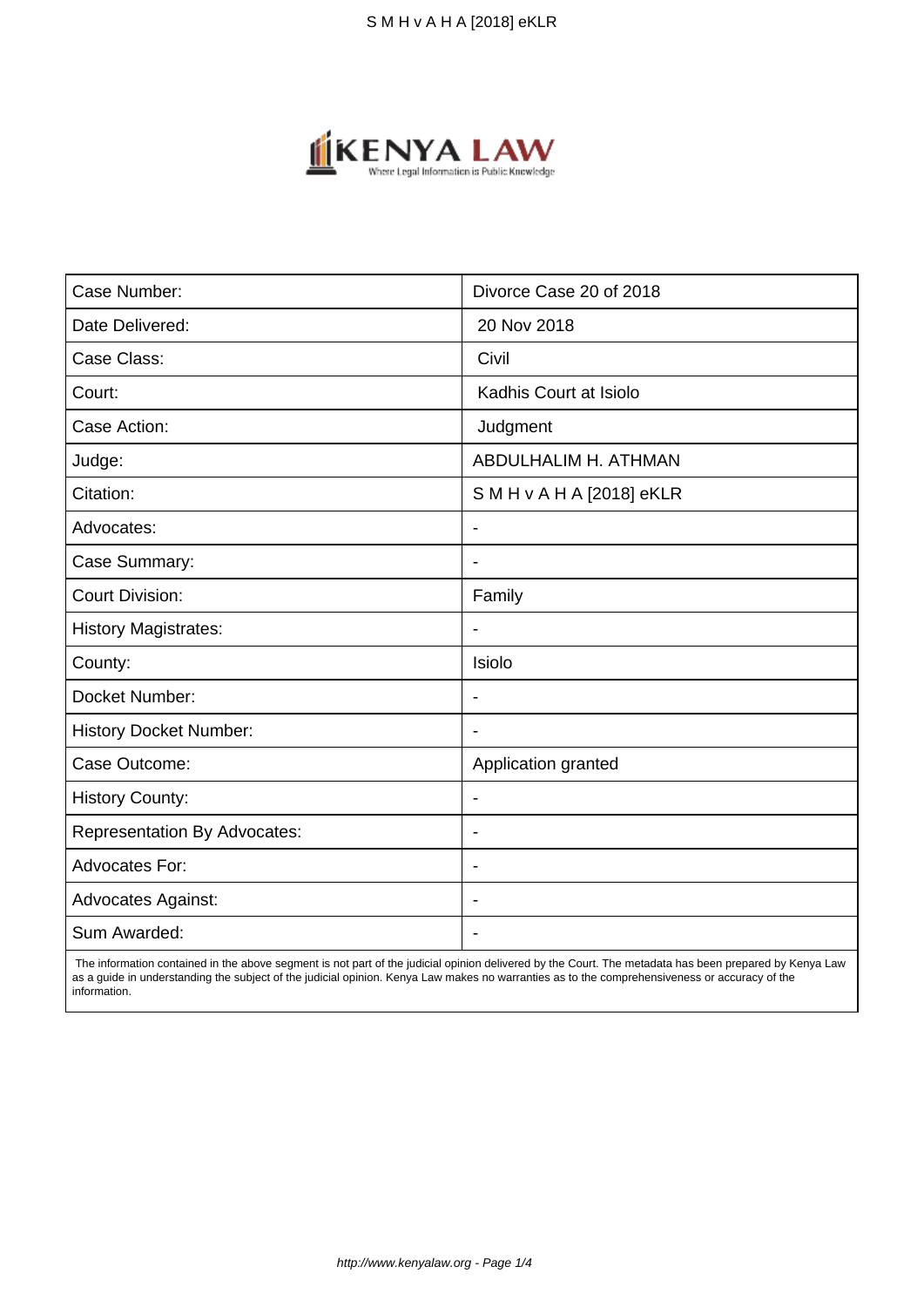#### **REPUBLIC OF KENYA**

# **IN THE KADHI'S COURT AT ISIOLO**

### **DIVORCE CASE NO. 20 OF 2018**

**S M H ............................ PLAINTIFF**

### **VERSUS**

**A H A ........................ DEFENDANT**

### **JUDGMENT**

**1**. The plaintiff prays for dissolution of her marriage to the defendant and payment of dowry. She claims they have separated for three years and the defendant does not care for or provide sustenance and medication to his children. She claims the dowry was not paid.

**2**. The defendant did not enter appearance or file defence. He however participated in the trial. He wanted to call his witnesses but failed to attend or avail them on the scheduled session set in court in his presence. On plaintiff's application, his case was closed and judgment date set.

**3**. The parties were married under Islamic law in 1991. Theirs is a [27] year marriage. They are blessed with eleven children from their legal wedlock, six of whom are minors. The plaintiff is a [38] young lady while the defendant is [61] year old man. Their plaintiff hails from Wabera - Isiolo while the defendant is from Merti. They were living in Mbarambate in Garbatulla. The couple like any family has had disputes that severally were deliberated by elders and resolved. Seeing this is an old marriage and one of the daughters was already affected as a result of the separation I urged reconciliation and referred them back to elders for arbitration. Unfortunately it bore no fruit and the trial had to proceed.

#### **Issues**

**4**. The main issue for determination in this matter is whether or not the plaintiff is entitled to divorce and dowry.

#### **Divorce**

**5**. The plaintiff under oath stated that the defendant did not pay the dowry of two cows but she is willing to relinquish it if it is the only way to get her divorce. She stated that the defendant is cruel and attempted to kill her, that he insults her calling her a prostitute and severally assaults her compelling her to leave the matrimonial home but she has returned because of the children. Under cross examination it is apparent the defendant caused the plaintiff to be arrested by the Police, a fact that broke the camel's back, as it were.

**6**.I H I [PW1] , testified that as an elder he heard parties dispute many times over his assaulting and attempting to kill her, that several times they returned the plaintiff to the defendant but the problems persisted. He further stated the defendant had the plaintiff imprisoned.

**7**. M A H [PW2] testified that the defendant refused to take care of treatment of his sick child. His evidence regarding the defendant causing the plaintiff to be imprisoned is not admissible as it is hearsay.

**8**. The defendant stated that the plaintiff denied him his conjugal rights claiming he is not Muslim and admitted that many times they had disputes where the plaintiff returned to her relatives and elders were able to reconcile them but she has now refused to return to the matrimonial home. He claimed the elders want to break their marriage and that if she insist for divorce, she should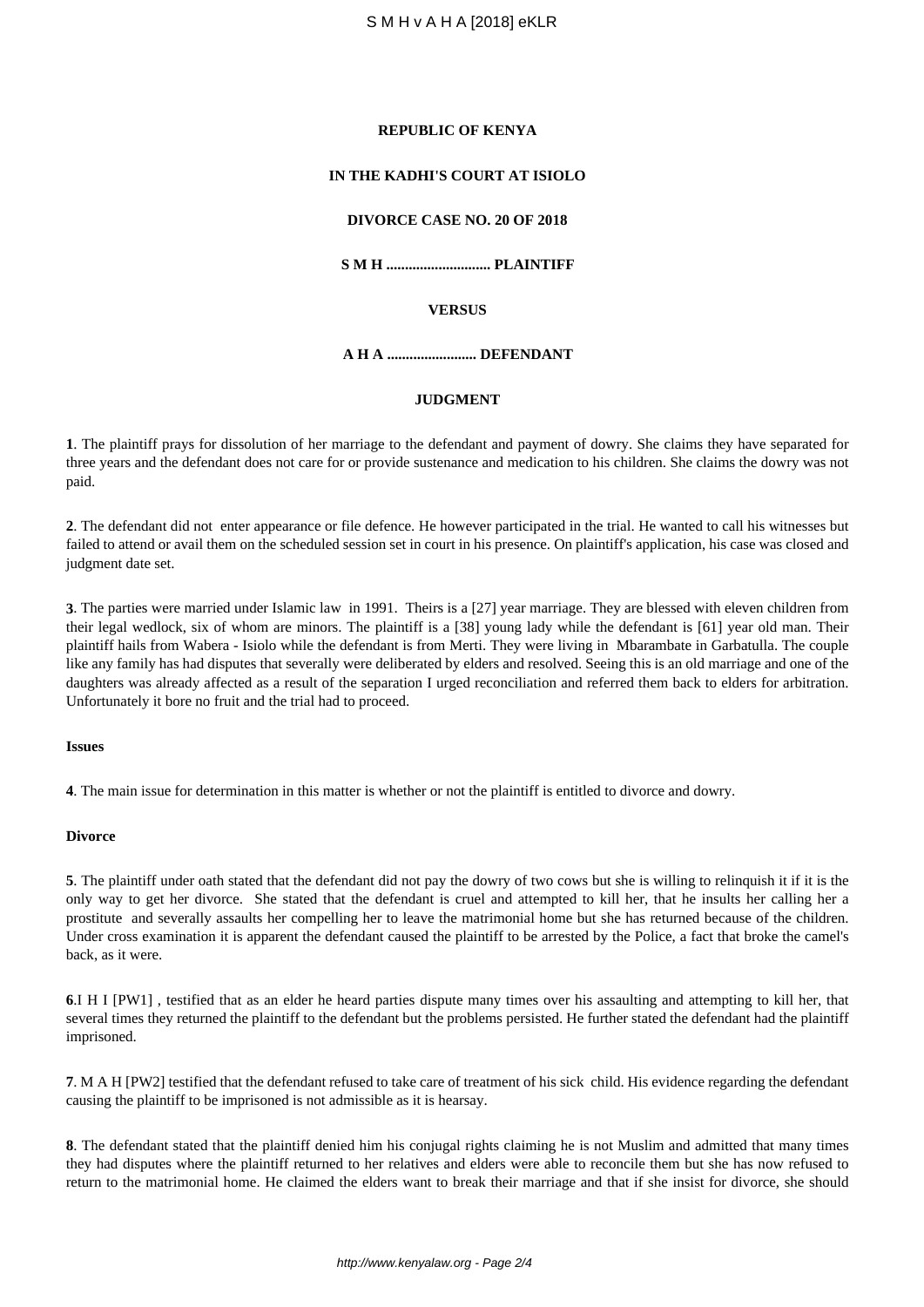# S M H v A H A [2018] eKLR

refund the dowry, the children and costs of the case but is still desirable to get his wife back as he loves her and his children. Under cross examination he admitted to have informed the Police that she told him she knew about a boy from the *Sekuye* clan who was murdered and had requested them to interrogate her but not to arrest her.

**7**. The plaintiff has proven her case on the balance of probability, the required standard in civil matter, of existence of irreconcilable differences . Her witness and defendant 's admission of mistreatment and assaulting proves this as fact. The final straw, however, was the report the defendant made to the Police that cause her to be arrested. This enraged the plaintiff and her relatives making reconciliation this time around extremely difficult.

**8**. Assault and mistreatment of wives offends fundamental rights of a wife under the law. It is inhumane and illegal.

**9**.The following hadith prohibit harm on any person especially a spouse.

Narrated Abu Said Al Khudry [R.A] that the Prophet [PBUH] said: 'there shall be no infliction of harm on oneself or others' or 'there should be no harming or reciprocating harm' reported by Ibn Maja [2341], Al Dar Al Qutny [4/228] and Malik in his Muwatta' through Amr Ibn Yahya [2/746]

*10.* Article 87 of the Islamic Charter on Family ICF provide:

**''If the wife has been harmed by her husband to an extent that would be impossible for most people similar to them to continue marital relationship under such circumstances, then she shall have right to ask for divorce. If her husband refuses to divorce her, she can raise her case to the judge. If the harm is proven, then the judge shall rule in her favor thereby divorcing her from her husband....''** 

*11.* In the instant case, the defendant is a [38] years old lady. The parties have separated for close to three years, contrary to Islamic law, due to mistreatment and assault by the plaintiff and their differences are irreconcilable. She is, I find and hold, entitled to divorce. Accordingly I grant her prayer for dissolution of marriage. The parties' marriage be and is hereby declared dissolved with effect from 20th November 2018 corresponding with 12th Rabiul Thani 1440 A.H. Divorce certificate to issue.

### *Dowry*

**12**. The plaintiff submitted her dowry was two cows and was not paid. The defendant on his part claimed it was one cow and he had paid it. PW1 supported plaintiff's claim that it was two cows and had not been paid. Under Cross examination the defendant stated the one cow is available in his boma. No marriage certificate was produced, it would have settled the issue. In the circumstances and based on defendant's admission, clearly the dowry was not handed to the plaintiff. Accordingly we find and hold that the dowry was two cows, not paid.

**13**. Under Islamic law dowry is an inherent and basic right of the wife.

**You [believers]are of one another. So marry them with the permission of their people and give them their due compensation (i.e. mahr] according to what is acceptable. [They should be] chaste, neither [of]those who commit unlawful intercourse randomly nor those who take [secret lovers].** Nisa:4:25

**14**. The Prophet [may peace be upon him] said: '**the greatest sin before Allah is a person who married a lady and after fulfilling his desires divorced her and did not give her her dowry, and a person who engaged a worker and did not give him his dues and another who kills an animal in vain'**. Reported by Al Hakim and Baihaki. Certified as correct by Al Albany.

**15**. The defendant to hand over the plaintiff's dowry of two cows. The area Chief - Merti to supervise and confirm the handover.

**Custody**